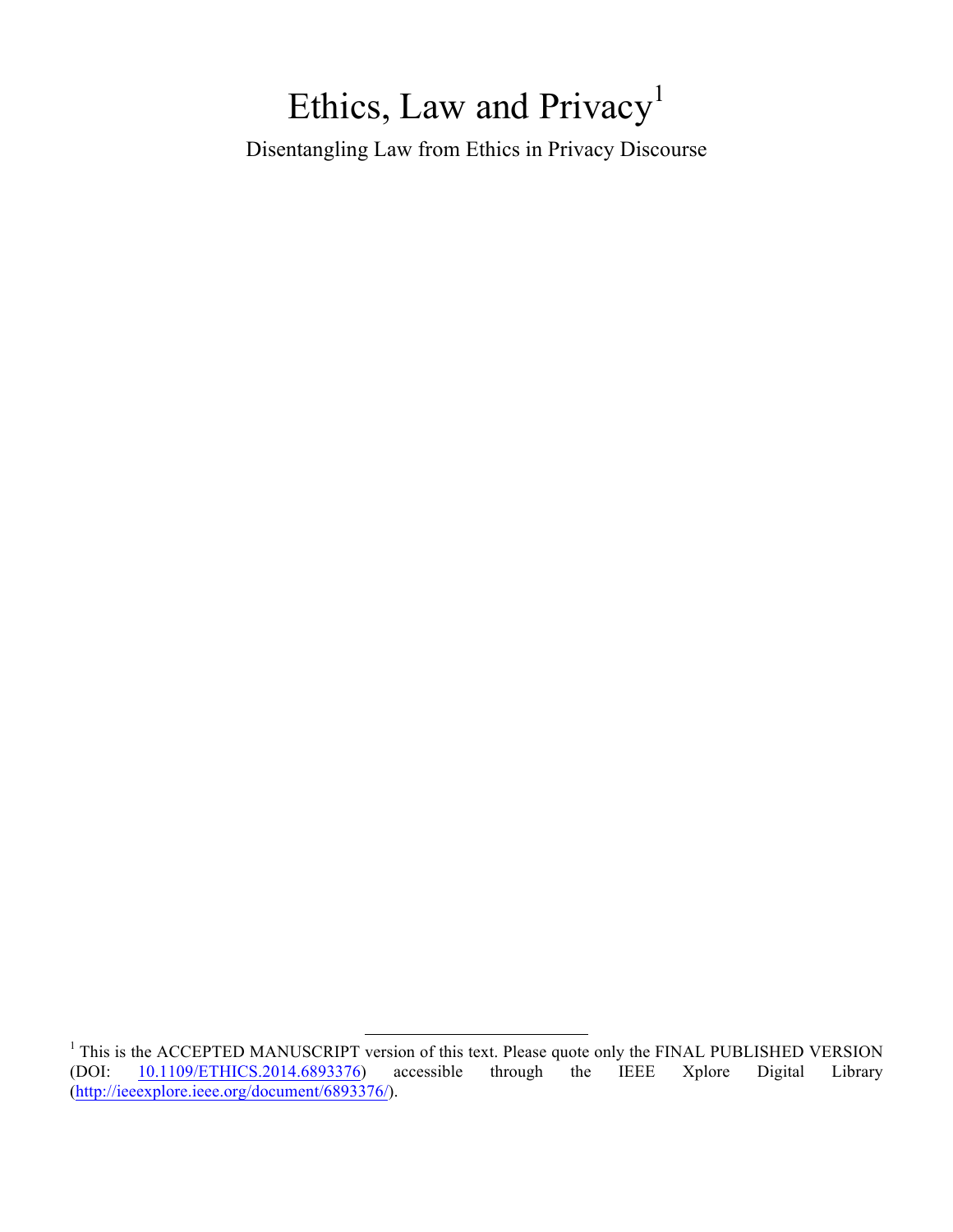Gloria González Fuster and Serge Gutwirth Law, Science, Technology and Society (LSTS) Vrije Universiteit Brussels (VUB) Brussels, Belgium gloria.gonzalez.fuster@vub.ac.be, serge.gutwirth@vub.ac.be

*Abstract***— Numerous science, technology and engineering developments are perceived as raising privacy concerns. As such, privacy repeatedly finds itself addressed through the mixed lens of an 'ethical-legal' (if not 'ethical-legal-social') perspective. The aim of this contribution is to dispute the validity of this indistinctive approach, to stress its shortcomings, and to investigate the paths that help to disentwine ethics and law in accordance with their respective singularities and the distance between them. The paper's basic premise is that it is not possible to address the articulation between law and ethics from a neutral, un-aligned, un-attached perspective, and that, regardless of the perspective adopted to examine them, and irrespective of their many intersections, ethics and law are to remain uncoupled. The contribution illustrates how contemporary discourse on privacy can be affected by the merging of the ethical and the legal with examples taken from support of security research in the European Union (EU). Examining the limits of this viewpoint, it puts forward that legal and ethical perspectives of privacy will always remain separated by a gap, and that it is by embracing such gap, instead of attempting to erase it, that the study of privacy should be apprehended. Continuously seeking and questioning the boundaries between law and ethics is, it is suggested, perhaps the most ethical approach to enter the subject.**

*Keywords—privacy; personal data; ethics; law; European Union.* 

### I. INTRODUCTION

Ethics and law are not the same. The distinction between them can be envisioned and explained from multiple perspectives: from the viewpoint of law, from the viewpoint of ethics, or even from an external viewpoint. Each of these perspectives, in their turn, open up several possible points of view. Law's perspective, for instance, can be understood in at least in two ways: as normativity (or applicable legislation), or as the production of secure or stable legal bonds [1]. This contribution is concerned with what happens when ethics and law are not distinguished but, on the contrary, merged, amalgamated, fused, and when the notion of privacy is caught up in such coalescence.

First, the paper introduces some examples of amalgamation of the ethical and the legal in the discussion of privacy, examining how privacy can get trapped in perspectives of unclear nature. Second, the contribution examines the question of the distinction between ethics and law. Finally, it discusses the paths to satisfactorily disentwine the ethical and legal in the study of privacy.

#### II. ENTANGLEMENTS AROUND PRIVACY

The ethical and legal dimensions of privacy are sometimes clearly defined. One of the most illustrative embodiments of the distinction between ethics and law in relation to privacy is probably the figure of the ethical hacker, which is in fact somehow a contemporary version of Robin Hood. Hackers are, by definition, people using computers to gain unauthorised access to data, and thus responsible for unlawful activities that can be legally described as encroachments on others' privacy. This, however, is not perceived as an obstacle to the idea that their actions might nonetheless be regarded as ethical, or morally correct, at least from the hackers' perspective. Crucially, in many cases hackers will argue that, by unlawfully interfering with the privacy rights of some, they are actually aiming to put on the table the need for effective privacy protection for many, and to bring to the light potentially dangerous vulnerabilities. They invoke the same kind of relation between means and end as the hero who steals to honestly redistribute wealth.

The notion of the ethical hacker thus encapsulates the possibility to deal with divergent conceptions of privacy, and to accept that what is from a legal perspective privacy-compliant is not necessarily something that, from an ethical perspective, can be described as ethically sound.

In the last seventy years a considerable number of debates about the recognition of different sorts of sexuality have very clearly shown the importance of distinguishing between legal and ethical approaches. In democratic constitutional States, it is accepted that it is not the State's task to take a position (be it through legislation, or even through case law) on how people – at least as regards consenting adults – should and must behave sexually. That is why laws or judicial rulings prohibiting homosexuality or (sado)masochism infringe upon the core of a person's privacy. They are legally unacceptable, precisely because they attempt to legally impose a certain sexual ethics. For law to protect liberty and autonomy, it must create their conditions of possibility, particularly by holding the imposition of specific morals and ethics at a distance, in the spirit of John Stuart Mill.

#### *A. Privacy and Related Issues*

The EU is currently supporting research through a programme named Horizon 2020, which establishes the guidelines for EU's research funding for the years 2014 to 2020. Privacy appears repeatedly in the pages of Horizon 2020's Work Programme for 2014 and 2015, albeit in a peculiarly puzzling manner. Is privacy to be regarded as a legal issue? Or is privacy an ethical issue? Is it maybe both? If so,

Research carried out in the context of Privacy and Security Mirrors (PRISMS), a research project funded by the European Union.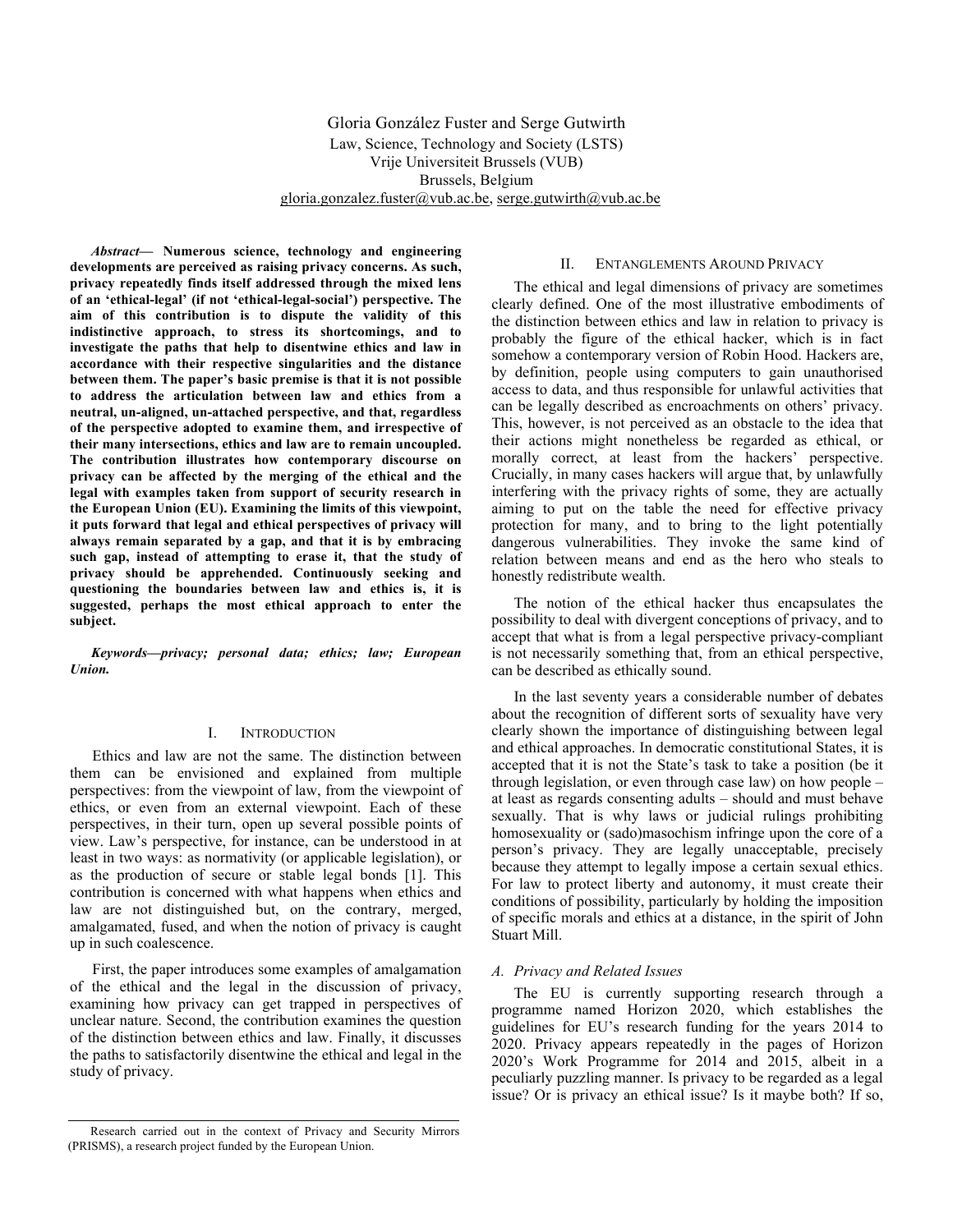does the programme envisage any difference between approaching privacy as a legal or as an ethical issue? Answers are difficult to find in the text of the programme.

Let's consider a few examples. One of the calls for proposals described in the Horizon 2020 Work Programme, devoted to studying the use of Big Data for forensic investigation, states that proposals for research projects will have to deal with the management of personal data 'and related ethical and legal issues', after which it is pointed out that 'therefore' attention will have 'to be given to privacy and data protection, and to the adherence to European regulations' through an analysis of 'these rights and regulations' [2, p. 48, see also p. 54]. This would seem to imply the alluded ethical and legal issues related to the management of personal data might be subsumed under the mere consideration of the rights to privacy and data protection and EU regulations.

Conversely, describing another call for proposals, the same Work Programme establishes that applicants must 'develop solutions in compliance with European societal values, including privacy issues and fundamental rights' [2, p. 65]. Here, it would seem that 'privacy issues', which could allegedly be something different from 'fundamental rights', are in any case together with the latter to be understood as elements of a wider category of 'societal values', which are to be regarded as the main reference.

Some of Horizon 2002's calls for proposals describe the impact expected from research projects in terms of increasing privacy and data protection [2, p. 53]. It is very unclear what such an increase might mean from a legal perspective. Legally speaking, fundamental rights can be ensured or violated, expanded or restricted, but not increased or decreased. So what can it exactly mean to intend to 'increase privacy and data protection'? Does it allude to the fact that the desired impact of the research projects is that the rights to privacy and to personal data protection should be breached comparatively less often? Or does the phrase perhaps not refer to the rights to privacy and data protection at all, but rather to a different understanding of these notions?

A further ambiguous appearance of privacy can be found in a research topic placed under the 'ethical societal dimension' of the Work Programme devoted to the subject of Secure Societies. In a topic description on the use of social media for public security purposes, the European Commission declares that special attention should be paid to the 'ethical and privacy aspects' of the issue [2, p. 64]. The coordinating conjunction is here the critical element: are 'privacy aspects' something that can be added to 'ethical' aspects? Is thus privacy not an ethical aspect, but something different? If that is the case, why devise the consideration of these 'ethical and privacy aspects' under the banner of the exploration of an 'ethical/societal dimension'? Describing another call, related to the European Reference Network for Critical Infrastructure Protection, the European Commission indicates that '(r)elevant legislation' must be taken into account, 'including potential ethical, societal and privacy issues' [2, p. 101]. Are then privacy issues something to be found in legislation besides potential ethical and societal issues, which are thus also elements of legislation?

## *B. Genealogy of a Mix-Up*

The amalgamation of ethical and legal issues has been constant in the development of EU security research. In 2007, a special group, the European Security Research and Innovation Forum (ESRIF), was entrusted with assisting security research by providing guidelines for its development 'with due consideration of ethical issues, impacts on citizens' rights, and social perceptions of technological and broader knowledge developments in this field' [3, p. 247]. This blending of 'ethical issues', 'citizens' rights' and 'social perceptions' was echoed in the final ESRIF report, which identified as a systemic need of society to ensure the protection of 'civil rights' such as privacy, and suggested these rights should be approached by studying the 'social, legal and ethical issues of surveillance' [3, p. 52].

The European Commission reverberated this line of thinking when describing its own vision of EU security research: it stressed the significance of the 'societal dimension of security', a dimension allegedly consisting of a 'legal and ethical dimension' together with a 'societal dimension' as such. As a legacy of these developments, in the EU privacy has been often portrayed as an 'ethical aspect' of the 'societal dimension' of security [4, p. 33].

Under the Security Programme of EU's Framework Programme for research for the period 2007-2013, there was as a matter of fact a whole area of research (Area 10.6.5) titled 'Ethics and justice', which was devoted jointly to the 'various ethical and legal concerns' raised by security technologies and policies, maintaining the illusion of approaches and disciplines being almost perfectly interchangeable.

More recently, the European Commission has been stressing that privacy is a legal obligation, and more concretely a fundamental human right, the respect of which is one of the basic objectives of EU funded security research [2, p. 6]. The totality of Horizon 2020 Work Programme for Secure Societies is placed under the principle of respect of 'privacy and civil liberties' [2, p. 7]. The Work Programme's introduction notes that all projects 'must meet the requirements of fundamental rights, including the protection of personal data, and comply with EU law in that regard' [2, p. 7]. This new emphasis on compliance with legal requirements related to privacy and personal data protection, however, concerns less the substance of projects than the way in which they are to be carried out. In this sense, it appears to counter the traditional framing of privacy as one of the 'ethical issues' that researchers submitting project proposals needed to consider in a selfassessment exercise prior to submission.

In the currently in place Horizon 2020 programme, the table on ethical issues to be pondered by applicants when submitting proposals does no longer refer to privacy as an ethical issue to be reflected upon, but there is however in such table a reference to the 'protection of personal data', inviting applicants to dwell on an ethical perspective on the possible use or collection of personal data during the completion of the project. Taking into account that, as recognised and stressed by the European Commission, all projects need to comply with legal data protection obligations, the question of what could be the specificity of additionally thinking about data protection as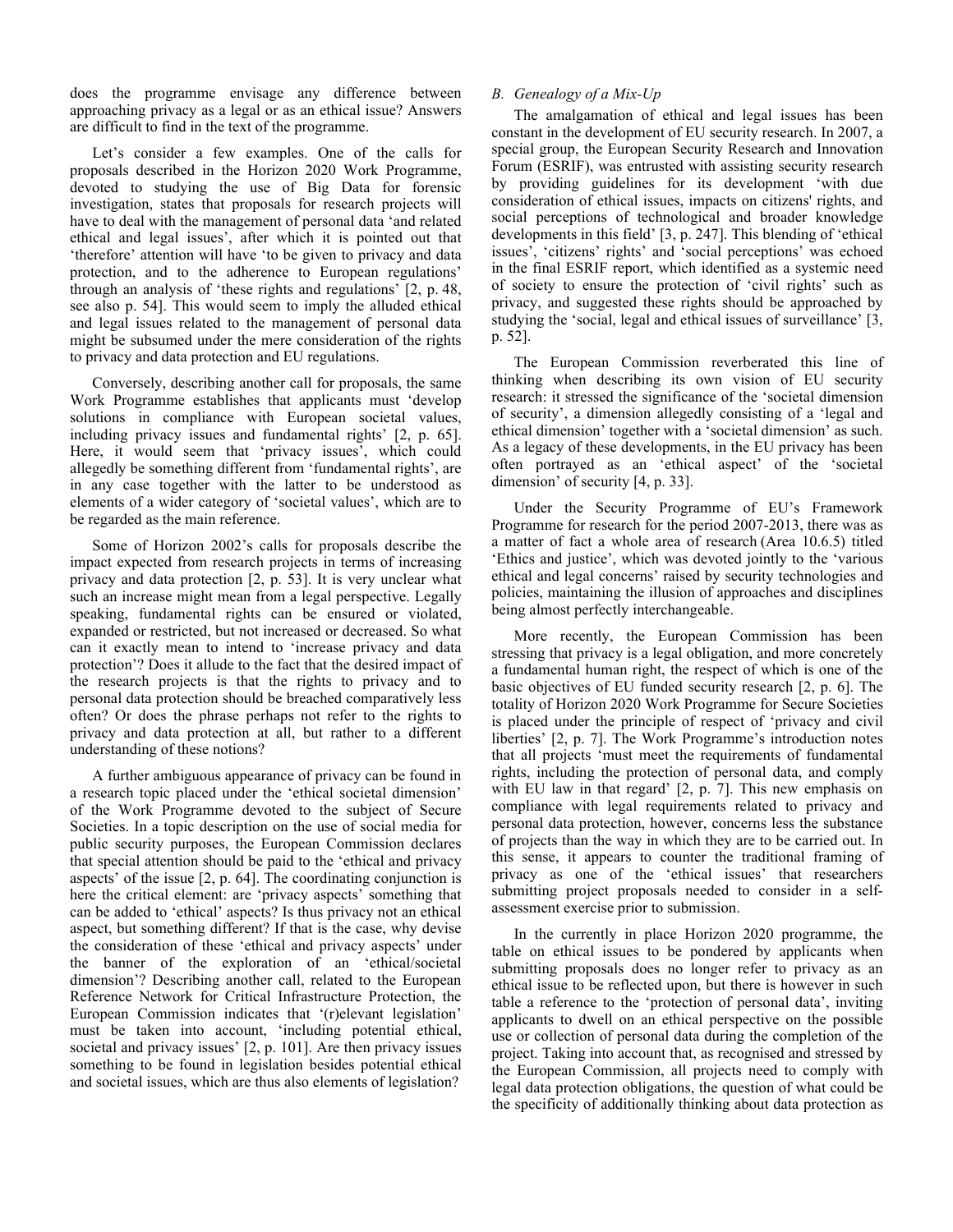an ethical issue remains open, and is not deprived of ambiguity. Already before Horizon 2020 some specially appointed experts had reflected on the possible meaning of considering privacy as an element of the 'ethical issues' of proposals in the self-assessment phase carried out by applicants, only to end up by cryptically noting that '(o)n the whole, the way data protection and privacy issues are taken into account and formally treated fundamentally depends on the legal environment' [5, p. 5].

## *C. Impact of the Blurring*

The implications of the tendency to mix up ethical and legal considerations of privacy are many. Some of them could be described as strategically disadvantageous, insofar as the amalgamation of ethics and law ties them both to a category of issues that is not only ill-defined, but also consistently granted a secondary role in research agendas. In the area of security research, this recurrent blending translates into a de facto downgrading of both ethical and legal issues to a non-security, and thus inessential, peripheral category of aspects. In this marginal set of issues, ethics and law might as well coexist with any other similarly shadowy matters, ranging from often fuzzy 'social' aspects to any 'related' issues that 'related' researchers might deemed fit to consider. Their eventual relevance is in any case in a way pre-empted by their placement at the margins of the research agenda, where the sharpness of disciplinary contours does not particularly matter (apparently). Additionally, the risk of ending up with only a consideration of ethical issues instead of legal issues, or the opposite, is high. $<sup>2</sup>$ </sup>

The merging of the legal and the ethical is a phenomenon that goes well beyond security research. In reality, it appears to affect all research areas concerned with emerging technologies. In many areas, the notion of ELSI-fication, with actually invites to coalesce the ethical, the legal and the social, has enjoyed particular popularity.

ELSI-fication can be described as a certain way of supplementing research on any scientific or technical developments with an attached assessment of their ethical, legal and social implications. Its deployment across different research agendas was inspired by the setting up of research on Ethical, Legal and Social Implications (ELSI) to accompany the Human Genome Project, already at the end of the 1980s. In Europe it surfaces more often under the name of ELSA, standing for Ethical, Legal and Social Aspects [7].

ELSI-fication generates its own impact. Oversimplification and trivialisation of the issues at stake, inappropriate framing of the research questions, and lack of any effective influence on the research agenda have been highlighted as some of its most negative implications  $[8]$ .<sup>3</sup>

ELSI-fication has had peculiar ramifications in EU support of research, at least partially due to the powers granted to the unit responsible for implementing and promoting ELSA across

EU research in the mid-1990s. Such unit conceptualised ELSA as a transcidisplinary approach to support research on issues as disparate as legal protection of biotechnology inventions, fundamental and applied values in biomedicine, personal data protection, or consumer attitudes. The unit was responsible for supervising the ethical review of all scientific proposals, which helps to understand the pervasiveness of the ethical-legal mix up in so-called 'ethical reviews' of EU-funded projects.<sup>4</sup>

The merging of the ethical and the legal can also permeate powerfully into the literature. Scholars investigating privacy from an ethics perspective have to deal with the rights terminology currently abounding in the field [9].

Yet, a specific impact that deserves special attention is triggered not by the amalgamation of law and ethics as such, but rather by reactions against it. As a result of a perceived problematic confusion between law and ethics, some chose to attempt to disentangle them by emphasising the mandatory nature of laws. This is illustrated, for example, by the insistence of the European Commission on the fact that privacy and personal data protection are EU fundamental rights, and that, being applicable legal rights, they need to be respected by all researchers in the completion of all research projects. The same line of reasoning becomes manifest, for instance, when an analysis of ethical considerations of online communities, described as encompassing privacy, is followed by a call to put in place 'legal issues' expected to effectively guarantee that people are treated in the suitable manner [12, p. 302].

This viewpoint underlines the importance of normativity in the appraisal of law's singularity. Ultimately, the approach is based on the assumption that the main difference between law and ethics is that the latter is something that must be explored and considered (and possibly taken into account, depending on one's moral standards), whereas the former is something that must imperatively be applied. This path, however, fails to grasp what is really at stake in regarding law and ethics as distinct.

## III. DETACHING LAW AND ETHICS

Approaching law as a set of binding norms can only reveal a partial picture of law. Indeed, law is certainly, in a way, about legally binding existing legislation, applicable case law, and applicable legal principles. But law is more than that, and it is also somehow something different [1].

## *A. The Distinctiveness of Law and Ethics*

Law can be envisioned as a singular arrangement of operations, producing singular types of bonds. It can be portrayed as a practice, borrowing from Isabelle Stengers; as a regime of enunciation, following the terminology proposed by Bruno Latour [13 and 14]; or as a mode of existence, in line with both Stengers and Latour.<sup>5</sup> It has also been described as a social system, by Niklas Luhmann [15 and 16].

 $2$  Noting how legal assessments can occur in lieu of ethical assessments: [6].

Identifying two lines of ELSI-fication critique: [10]. See also, for a discussion on ELSA and genomics and related criticism: [11].

<sup>&</sup>lt;sup>4</sup> More information on this subject: http://cordis.europa.eu/elsa- $\frac{\text{fp4/home.html}}{\text{See: http://www.modesofexistence.org/}}$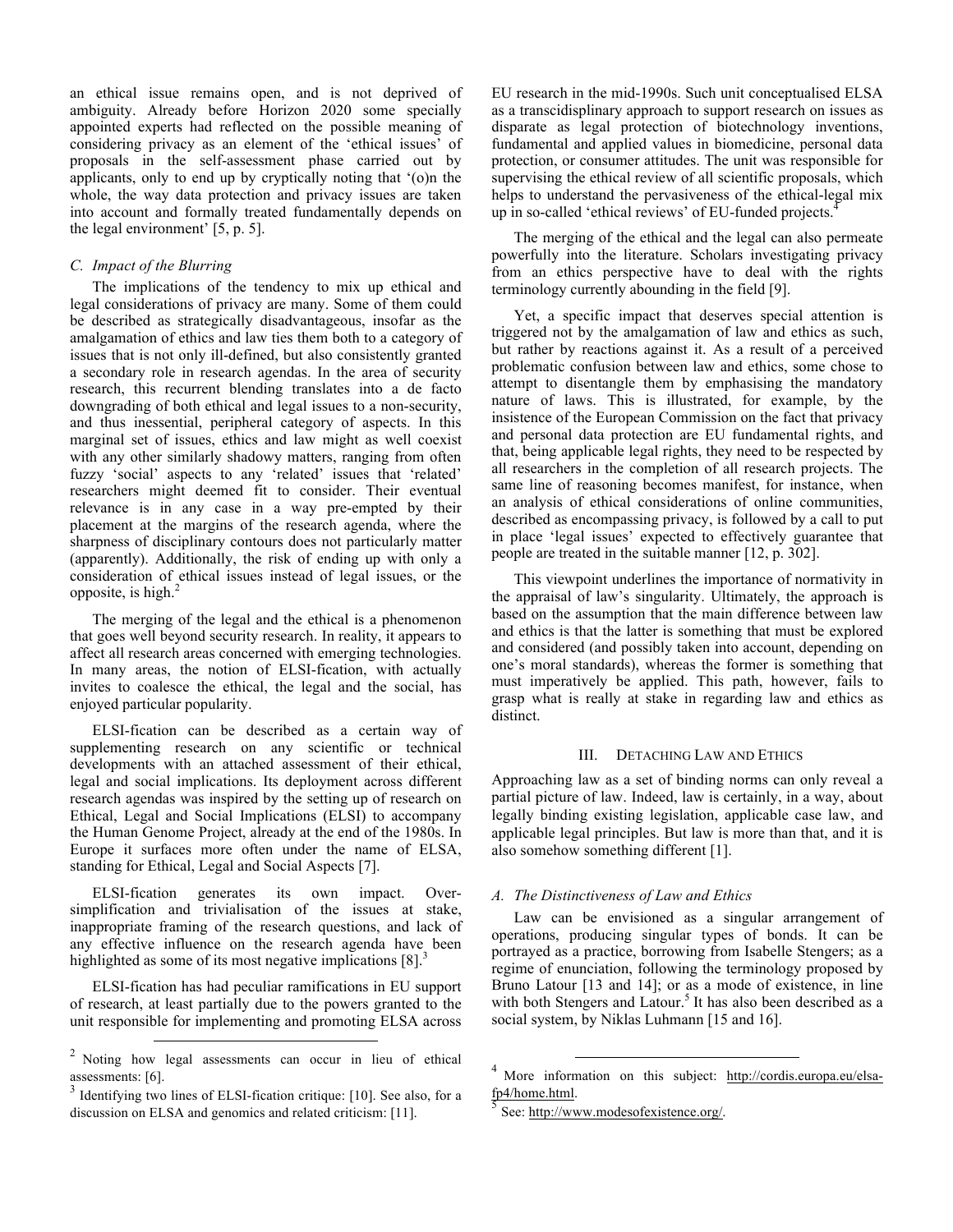All these notions share the premise that law is submitted to a unique set of constraints, which ensure that legal operations are (happily, to borrow from Latour's terminology) connected to each other. They stress that there is something unique about law, and that such uniqueness is what, through law, maintains together things for the purposes of law.

None of these approaches contend that law, as a practice, as a regime, as a mode of existence, or even as a social system, actually coexists with other practices, regimes, modes, or social systems. They do however highlight that law can only grab things legally.

From this viewpoint, studying privacy from a legal perspective is not about identifying lists of binding norms, sets of principles, or series of sources that determine what must be done. It is not about focusing on the norms that must be imperatively respected. It is rather about assessing how law grasps privacy issues, giving special attention to the hermeneutic specificity of this seizing, as well as to the distance that separates this seizing from other ways of grasping issues, such as ethics. In other words, practising law is always about anticipating how and what a judge might decide when confronted with the issue at stake, knowing at the same time that it is impossible to predict what will be decided.

In the literature, it is common to encounter the idea that law pursues ethical values.<sup>6</sup> Ethics appears sometimes as a superior, stable reference to which laws can refer to as they evolve in their endless pursuit of technological advance.<sup>7</sup> Philosophical discussions on the possible moral justification of a right to privacy similarly abound,<sup>8</sup> especially in American literature.<sup>9</sup>

What the described theoretical approaches teach us is that actually law cannot be concerned with anything else than law.<sup>10</sup> Of course, we might take a step outside, and adopt an external viewpoint from which we venture to understand how law as a practice interacts with other practices. Nonetheless, from a legal perspective, such interaction can only be apprehended as something that still happens in law.

From a legal perspective, the ethical hacker is not ethical, or unethical, or even a hacker, but the legal subject to which are attributed some unlawful actions. Law might operate using legal notions that remind us of ethical considerations (such as, for instance, the notion of fairness in 'fair' personal data processing, a key element in EU data protection law), but these are, still, legal notions. In the opposite sense, from an ethical perspective it will never be possible to assess the legality of the actions of the ethical hacker, because that would require entering the realm of law by adopting its own constraints.

## *B. The Coexistence of Law and Ethics*

Embracing the distinctiveness of law and ethics as different practices, regimes, modes of existence, or even social systems, opens up the question of how to conceive of their coexistence. Here, the different theoretical approaches mentioned appear more or less interested in helping to get a wider (and different) picture. Social systems theory shows the strongest resistance to this exercise of taking steps outside of specific practices. Being peculiarly attached to the premise of the autonomy of systems, it envisions relationships always from the systems' perspective (concretely, through the notion of heteronomy [22, p. 909]). Stengers' ecology of practices, as well as hers and Latour's modes of existence, by contrast, are viewpoints more directly concerned with how to make sense of the world among a plurality of singular practices and modes. Their contributions suggest that there is a way to get a certain hold of the ethical hacker that takes into account both the singularity of law and the singularity of ethics, resulting however in an understanding that will not be neither the legal nor the ethical understanding.

Thus, there are different modes of existence of privacy, and the notion will have different meanings depending on such mode. Sometimes such differences are particularly manifest, and almost palpably linked to the keynote or character of the mode. In this sense, some descriptions of privacy in law may depict it as a means at the disposal a claimant; in ethics, it is possible to underline it constitutes a value necessary for emancipation, or for introspection; in politics, still another mode of existence, privacy can be depicted as a residual area of freedom, self-determination and autonomy, where individuals are protected against steering of conduct by the State and by others. But even when conceptions from different modes of existence appear to meet each other, or even overlap, they remain separate.

Disentangling practices and modes of existence obliges to recognise the permanent existence of a gap, a discontinuity between them. Different modes of existence are never fully coincidental. Even when they seem to intersect, they are always separated by a 'hiatus', or the 'successive abysses' [23, p. 101] that remind us that they can only be addressed as a plurality of singularities.

In the end, the challenge is to study privacy as a notion that is certainly in a way at the crossroads of ethics and law, but at the same time accepting that such crossroad is a chimera. Privacy can only be reached by one of the existing paths, or by creating a new road, but that in any case to move from one path to another one will be forced to jump. When one moves from the study of privacy as a legal issue to its study as an ethical issue, a gap is crossed, and in this crossing the parameters of the study are altered. Crossing the gaps is however to a certain extent also a way of folding, or of opening up to the possibility of new knowledge, as long as the reality of the gap and the folding are recognised [24].

#### *C. Ethics of Detachment*

Having accepted that it is imperative to respect the existence of boundaries between law and ethics, the question remains of where to find such boundaries. In this regard, we propose that the question must always remain open, and that to

 $<sup>6</sup>$  For instance, presenting justice as the most important virtue: [17].</sup>

 $<sup>7</sup>$  As an illustration, see: [18, p. 13]. Exceptionally, the influence of</sup> law in shaping ethical discussions is also noted: [19].

<sup>8</sup> Observing lack of consensus on such justification: [20].

<sup>&</sup>lt;sup>9</sup> Linking this phenomenon to the absence of a reference to the right to privacy in the Constitution of the United States: [21].

 $10^{10}$  To this extent, they echo the general concern of legal positivism of refuting natural law's conception of the structural linkage between law and morality.